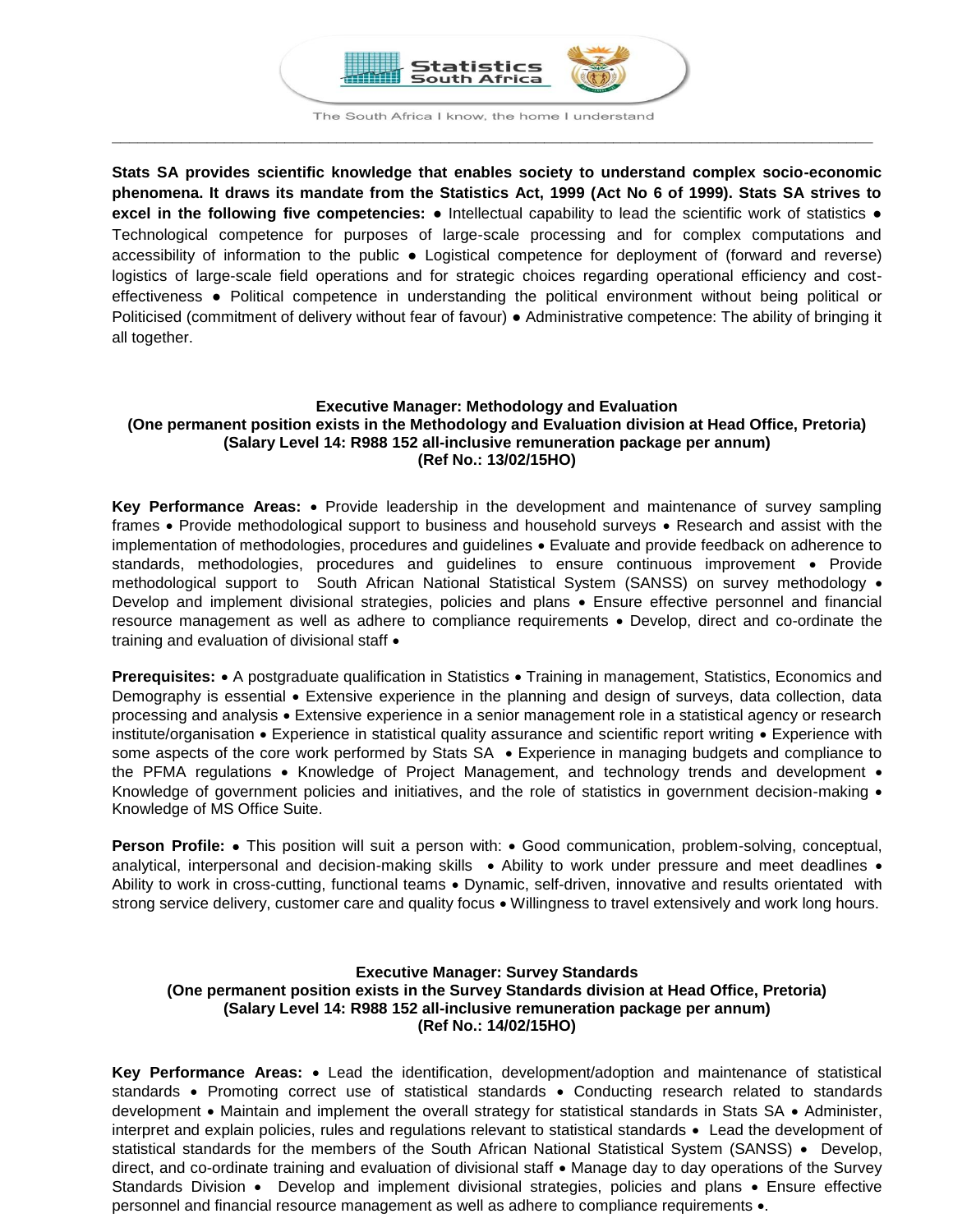**Prerequisites:** • A postgraduate qualification in Economics/Demography/Statistics • Training in management and standards development is essential • Experience in developing and implementing standards • Experience in working with and within formal standards generating bodies • Experience in corporate strategy, operational planning and management • Compliance to the PFMA regulations • knowledge of Project Management, and technology trends and development • Knowledge of MS Office Suite.

**Person Profile:** • This position will suit a person with: • Good communication, problem-solving, conceptual, analytical, interpersonal and decision-making skills • Ability to work under pressure • Ability to formulate clear objectives and meet deadlines Dynamic, self-driven, innovative and results orientated with strong service delivery, customer care and quality focus Willingness to travel extensively and work long hours.

#### **Manager: Quality Management and Support**

#### **(One permanent position exists in the Poverty and Inequality Statistics division at Head Office, Pretoria) (Salary Level 13: R819 126 all-inclusive remuneration package per annum) (Ref. No.: 15/02/15HO)**

**Key Performance Areas:** Ensure development of strategic, tactical and operational plans, policies, procedures and quality standards operating procedure  $\bullet$  Liaise with stakeholders  $\bullet$  Provide quality assurance on product and processes, and activities for poverty and inequality division Ensure that training on LCS and IES survey is conducted . Ensure management of logistics for LCS and IES surveys . Manage staff and other resources Render project management support services for Poverty and Inequality Statistics division.

**Prerequisites:** • A three-year tertiary qualification majoring in Economics/Statistics • A postgraduate qualification will be an added advantage . Training in Project Management is essential . At least six vears experience in survey fieldwork operations, (data collection, fieldwork logistics, training and quality assurance) and project support service • Knowledge of household surveys • Knowledge of SCM and FMLS procedures • Knowledge of MS Office Suite.

**Person Profile:** • This position will suit a person with: • Good communication, report writing, presentation, facilitation, leadership, strategic and operational planning skills with a strong focus on service delivery, customer needs and process, and product quality • Ability to work under pressure • Ability to handle complex tasks and projects.

#### **Manager: Risk Management**

### **(One permanent position exists in the Corporate Governance division at Head Office, Pretoria) (Salary Level 13: R819 126 all-inclusive remuneration package per annum) (Ref. No.: 16/02/15HO)**

**Key Performance Areas:** Ensure the development of policy procedures, plans and quidelines for risk management component • Develop risk management champions • Ensure effective co-ordination and implementation of risk management process and function  $\bullet$  Manage risk register and departmental profile  $\bullet$ Compile departmental risk management reports . Liaise with stakeholders . Manage staff and other resources.

**Prerequisites:** A three-year tertiary qualification in Accounting/Internal Control/Risk Management or related field • Training in Risk Management System and Enterprise Wide Risk Management is essential • At least six years experience in risk management, quality improvement management or internal audit • Knowledge of Finance, Human Resource Management, Operational and Project Management, Internal Control/Audit • Knowledge of accounting principles and techniques • Knowledge in the interpretation and application of Acts, Regulations and Policies . Understanding of managerial principles and computerised information systems . Knowledge of reporting on compliance status . Knowledge of business planning and design, as well as performance management.

**Person Profile:** This position will suit a person who has: • Good communication, report writing, training and analytical skills • Ability to conceptualise wider operational issues • Ability to analyse existing processes, procedures and methodologies for potential risk factors Ability to establish and maintain effective working relationships with others • Ability to conform to high standards of honesty, objectivity, diligence and loyalty • Ability to maintain technical competence through continuing education • Ability to adapt to change in the work environment and seek increased responsibilities.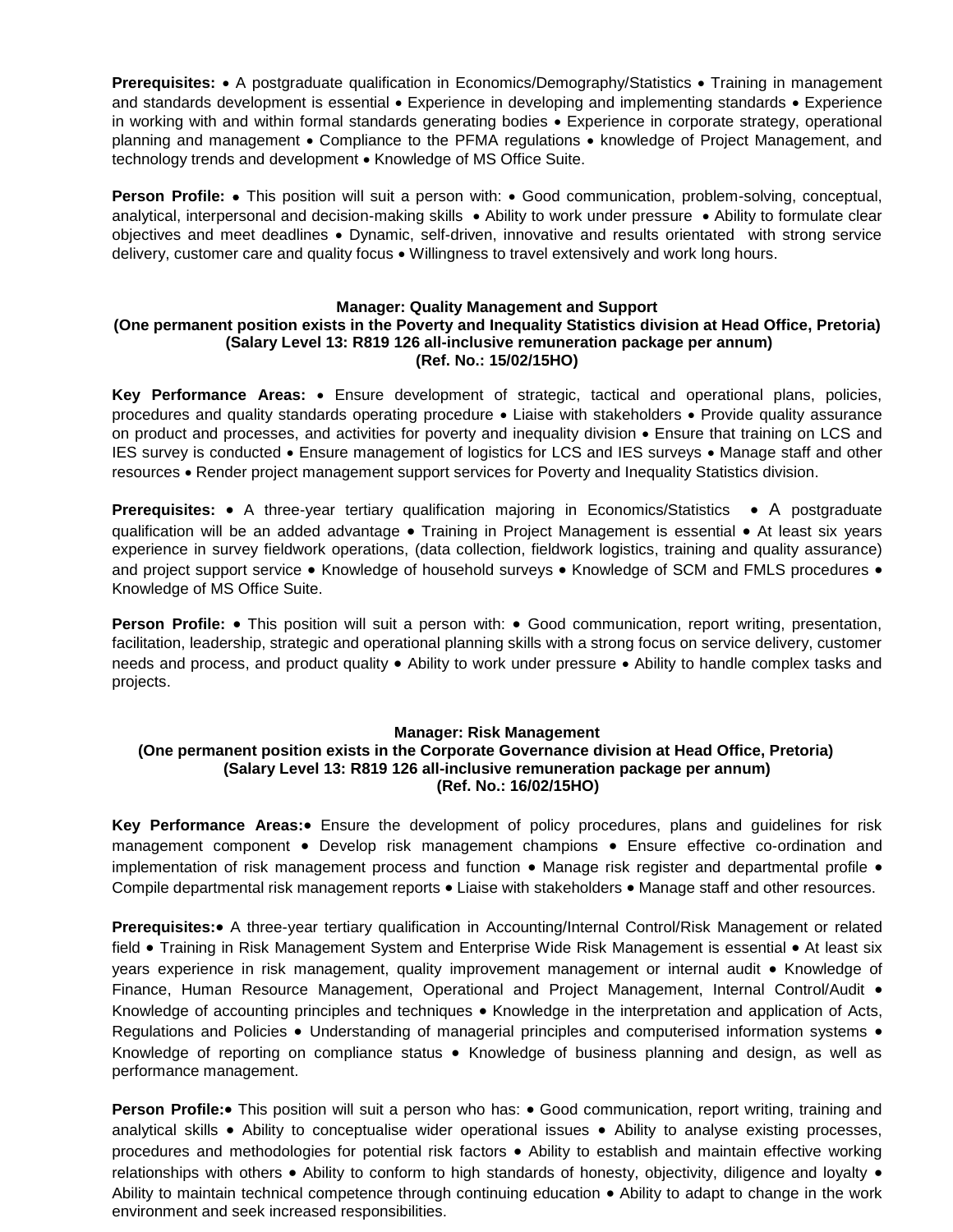# **Manager: Project Management Office (Two permanent positions exist in the Census Operations division at Head Office, Pretoria) (Salary level 13: R819 126 all-inclusive remuneration package per annum) (Ref. No.: 17/02/15HO)**

Key Performance Areas: • Develop policies, procedures, standard operating procedure and co-ordination processes for Census regarding project management • Manage staff and other resources • Liaise with stakeholders • Coordinate the collection, processing, analyses and tabulation of information, integrated management information reports and presentations on census surveys and administrative records Compile annual integrated master project registers and plans for census, surveys and data processing  $\bullet$  Train staff in data collection and processing in quality project management • Oversee the development of project and operations management and reporting system • Manage all census/survey documents in order to contribute to a knowledge management system.

**Prerequisites:** • A three-year tertiary qualification in Demography/Population Studies or related field • Training in Project Management is essential • At least six years experience in the area of surveys and project management • Proven extensive experience and skills in statistical processes; programme, project and operational planning, scheduling, management, monitoring and reporting; general management; document management, financial management; total quality management; training, meeting co-ordination, managing project and operational monitoring systems; managing a management information system, managing a document management system and managing a risk management system • A valid driver's license.

**Person Profile:** • These positions will suit persons with: • Good presentation, communication, problem-solving, planning, analysing, report writing, organising and logistics skills Ability to apply creative thinking in the design and handling of multiple and complex tasks and projects • Ability to develop effective solutions • Ability to write technical reports Ability to work under pressure and willingness to work long hours.

# **Manager: Geography (One permanent position exists in the Geography division at Head Office, Pretoria) (Salary Level 13: R819 126 all-inclusive remuneration package per annum) (Ref. No.: 18/02/15HO)**

**Key Performance Areas:** • Research and document the methodologies, concepts and definitions and work flows for the development and maintenance of an address systems for formal areas in the country • Plan and manage staff, activities, timelines and budget . Collaborate with data custodians and suppliers on data acquisition, geographic standards and data definitions • Assess and analyse data for coverage and quality • Prepare tenders and management of contacts where necessary • Liaise with municipalities, metros, national departments and various data custodians on addressing data Ensure integration with other projects and systems both internally and outside the organisation and timely deliverables to these projects • Manage the quality assurance process on the address of data.

**Prerequisites:** A three-year tertiary qualification in Geographic Information Systems/Geography/Town Planning/Demography/Data Analysis • A postgraduate qualification and experience in Project and Programme Management will be an added advantage  $\bullet$  Training in database management and programming is essential  $\bullet$ At least six years relevant experience in any of the above-mentioned fields • Relevant experience in SA geographical (spatial) data Extensive knowledge of MS Access and MS-Excel as well as knowledge and use of at least two different GIS software packages ( one from ESRI) Experience in IT Project Management will be an added advantage.

**Person Profile:** This position will suit a person who has: • Good writing, presentation, communication, problem-solving and interpersonal skills • Ability to be creative, self-motivated and show initiative • Ability to work under pressure • Willingness to work long hours.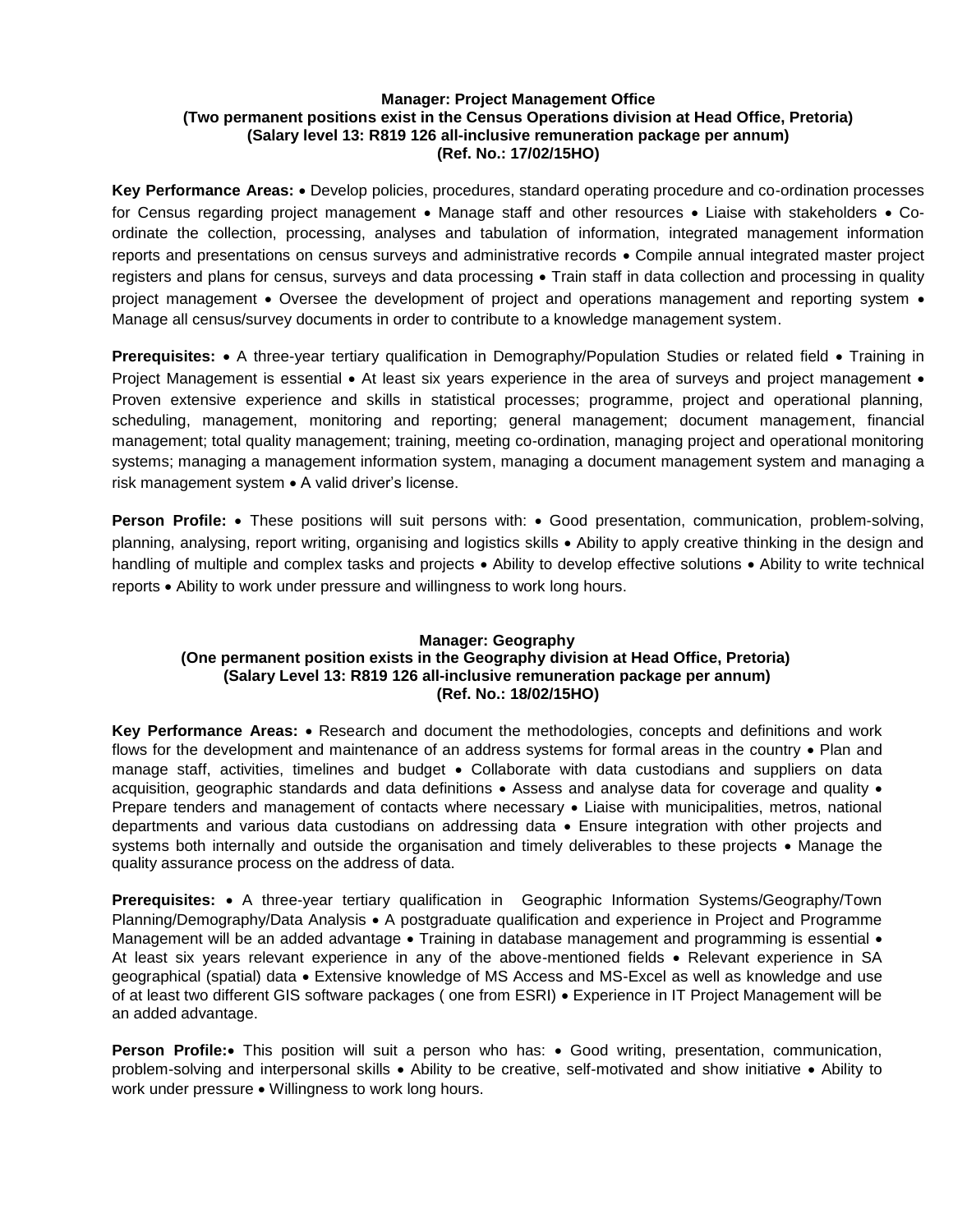# **Manager: Governance and Policy Co-ordination (One permanent position exists in the Corporate Governance division at Head Office, Pretoria) (Salary level 13: R819 126 all-inclusive remuneration package per annum) (Ref. No.: 19/02/15HO)**

**Key Performance Areas:** ● Ensure development, initiation and revision of policies, procedures for the general operation of the Governance and Policy component, the division, cluster as well as the organisation ● Manage and implement the compliance management plan ● Ensure that compliance, governance and policy workshops are conducted ● Manage and provide advice on organisational policies, procedures and standards within the organisation ● Manage human, financial and asset resources in the component.

**Prerequisites:** ● A three-year tertiary qualification in Public Administration/Management/Law/Internal Audit/Accounting or related field ● Training in Governance, Risk, Compliance and King 3 is an added advantage ● At least six years working experience in policy development, governance, risk and compliance ● Knowledge of laws, regulations and standards, ethics, compliance framework and guidelines, risk management and governance.

**Person Profile: •** This position will suit a person who has: • Good leadership, analytical, interpersonal, planning, communication, and report writing skills ● Must take initiative, be assertive, reliable, diligent, decisive and independent ● Willingness to travel and work long hours.

# **Chief Survey Statistician (One permanent position exists in the Labour Statistics division at Head Office, Pretoria) (Salary level 13: R819 126 all-inclusive remuneration package per annum) (Ref. No.: 20/02/15HO)**

**Key Performance Areas:** Provide inputs to development of strategic, tactical and operational plans for the component • Conceptualise and develop content for divisional surveys and products • Lead and conceptualise the development and testing of survey instruments, procedures and quidelines for work statistics • Provide highly technical advice on the analysis of data and writing of reports  $\bullet$  Liaise and provide statistical support to internal and external stakeholders • Mentor staff.

**Prerequisites:** • An honours degree in Economics/Statistics/Econometrics/Demography/Development studies or related social field • Training in Project management, analysis of labour market issues and advanced SAS is essential • At least a minimum of six years proven experience as a Survey Statistician and in analysis of data, policy development, research and writing reports.

**Person Profile:** • This position will suit a person with: • Good presentation, analytical, management, communication, report writing, leadership, organise, interpersonal and project management skills • Ability to analyse information and situations, identify and solve problems, reason logically and draw valid conclusions  $\bullet$ Self-motivation, responsibility and assertiveness • Ability to apply creative thinking in the design and handling of multiple and complex tasks and projects . Ability to work under pressure and long hours . A valid driver's license.

### **Deputy Manager: Benefit Administration**

# **(One permanent position exists in the Human Resource Management division at Head Office, Pretoria) (Salary level 11: R532 278 all-inclusive remuneration package per annum) (Ref: No.: 21/02/15HO)**

**Key Performance Areas:** Develop policies, procedures and plans ● Manage processing of condition of services for both permanent and contract staff • Supervise processing of service terminations for permanent and contract employees • Supervise the implementation of benefits for permanent and contract employees • Supervise the process of co-ordinating lateral transfers, pay point changes, outside remunerative work and financial disclosures ● Interact and provide advice to stakeholders.

**Prerequisites:** A three-year tertiary qualification in Human Resource Management or related field ● At least five years experience in Benefit Administration and PERSAL is essential ● Knowledge of project management will be an added advantage ● Knowledge of applicable legislative prescripts ● Knowledge of MS Office Suite.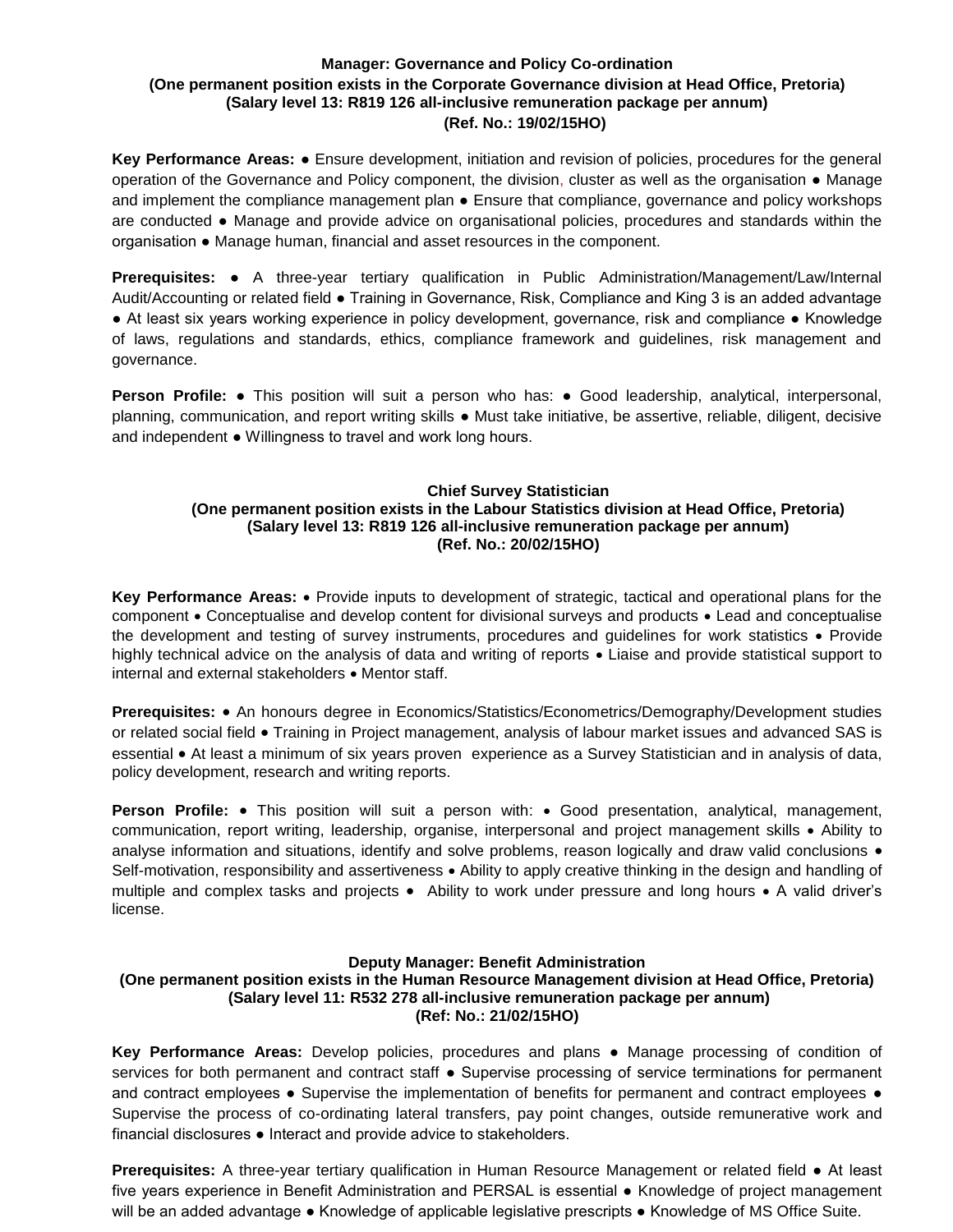**Person Profile:** This position will suit a person with: Good interpersonal, analytical, communication, presentation, initiative and organisational skills ● Ability to work under pressure ● Willingness to travel.

#### **Deputy Manager: HRM (One permanent position exists in the Gauteng Provincial Office) (Salary level 11: R532 278 all-inclusive remuneration package per annum) (Ref. No.: 22/02/15GP)**

**Key Performance Areas:** ● Plan and execute the filling of vacant posts in the Province ● Render a strategic support service pertaining to surveys, censuses, projects and other core functions of Stats SA at provincial and district level, according to the human resources value chain, organisational development, change management, remuneration, recruitment, employee benefit administration, employee assistance programmes, employee contract management, labour relations, the development of HR policies and strategies and human capital development ● Manage HR activities (eg Persal) at provincial and district offices ● Develop and train HR practitioners ● Conduct and/or contribute to special projects ● Ensure proper record-keeping of all HR activities.

**Prerequisites:** ● A three-year tertiary qualification in HRM ● At least five years experience in HRM ● Proven practical application of MS Office Suite ● Knowledge of and experience in Project Management will be an added advantage ● Extensive working knowledge of Persal ● A valid driver's license.

**Person Profile: •** This position will suit a person with: • Good interpersonal, communication and time management skills ● Ability to work under pressure and meet deadlines.

# **Deputy Manager: Economist (One permanent position exists in the Price Statistics division at Head Office, Pretoria) (Salary level 11: R532 278 all-inclusive remuneration package per annum) (Ref. No.: 23/02/15HO)**

**Key Performance Areas:** Conduct high-level research into various areas of economic statistics in support of the Price Statistics PPI Operations and Development division • Develop a detailed operational plan • Perform complex data analyses and editing • Develop and maintain quality standards • Develop guidelines and specifications for research conducted • Interact with stakeholders • Develop and maintain detailed sources and methods documentation • Supervise and manage a team.

**Prerequisites:** • A three-year tertiary qualification in Economics/Econometrics/Accounting • A postgraduate qualification will be an added advantage • Training in the System(s) of National Accounts and related international accredited guidelines and methodologies from International organisations such as the IMF, OECD, and UN is desirable • At least five years relevant working experience • Knowledge of relevant economic research methodologies • Knowledge of MS Office Suite.

**Person Profile:** • This position will suit a person with: • Good interpersonal, advanced communication, planning and management, analytical and strategic thinking skills ● Ability to work in a team ● Ability to work long hours under pressure and meet tight deadlines ● Ability to handle multiple tasks and projects ● Willingness to travel extensively.

# **Deputy Manager: IT Internal Audit (One permanent position exists in the Internal Audit division at Head Office, Pretoria) (Salary level 11: R532 278 all-inclusive remuneration package per annum) (Ref. No.: 24/02/15HO)**

**Key Performance Areas:** ● Participate in the development of strategic and operational plans for the component ● Develop implementation plans for specialised information technology audits on approved annual Internal Audit Coverage Plan (Operational Plans) and ensure implementation of these plans ● Monitor and coordinate information technology internal audit activities ● Follow up on implementation of information technology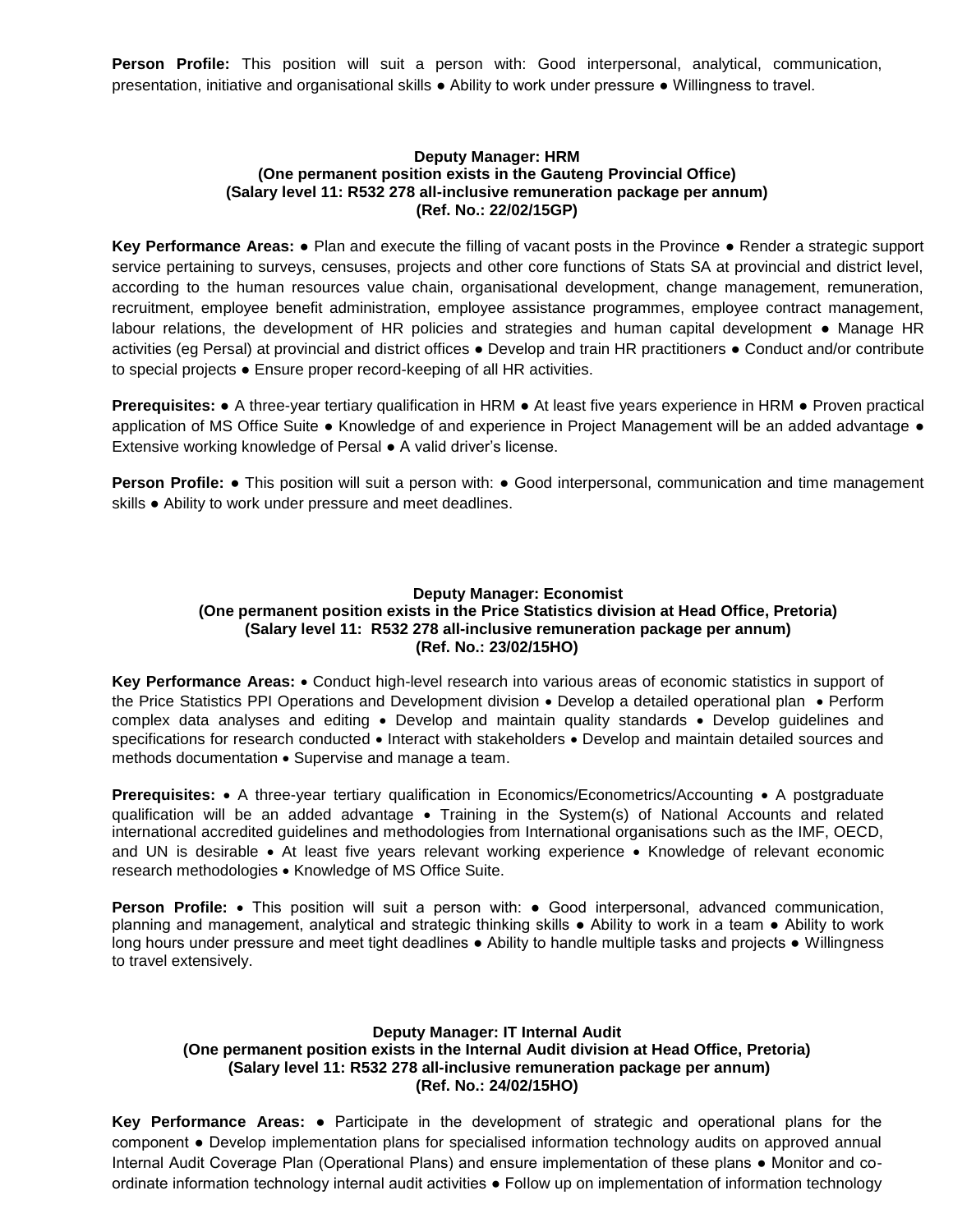audit recommendations ● Liaise and provide support to stakeholders i.e. divisional and organisational management ● Supervise staff and other resources.

**Prerequisites:** ● A three-year tertiary qualification in Audit/Finance/Information Technology ● An Honours degree in Audit, Finance or Information Technology, CIA (Certified Internal Auditor), completed articles, CCSA (Certification in Control Self Assessment), CFSA (Certified Financial Systems Auditor), CGAP ( Certified Government Auditing Professional) or CISA (Certified Information Systems Auditor) will be an added advantage ● At least five years experience in Auditing, Finance, Risk Management, Corporate Governance or Information Technology (from the five years, a minimum of two years experience must be in Information Technology audits) ● Knowledge of relevant Acts, Legislations, Regulations, Guidelines, Frameworks, Internal Audit concepts and methodologies ● Knowledge of IS Standards, Guidelines and Procedures for Auditing and Control Professionals ● Knowledge of Standards for Information Systems Auditing and King Report on Corporate Governance (II and III) ● Knowledge of fraud and strategic awareness ● Knowledge of project management, Stats SA business, Departmental Internal Audit Activity Charter and Audit Committee Charter, Risk Management and Departmental Risk Committee Charter, Business Continuity Management, Generally Recognised Accounting Practice, IT Frameworks and international standards and best practices, Government Transversal Systems and Data Analysis Software ● Knowledge of MS Office Suite.

**Person Profile:** This position will suit a person with: Good communication, presentation, conflict management, negotiation, persuasion, marketing, interpersonal and situational leadership skills ● An honest, independent, self motivated, diligent, creative professional and a lateral thinker ● Ability to work under pressure and meet deadlines ● Willingness to work long hours.

#### **Deputy Manager: Monitoring and Control**

### **(One permanent position exists in the Human Resources Management division at Head Office, Pretoria) (Salary Level 11: R532 278 all-inclusive remuneration package per annum) (Ref: No.: 25/02/15HO)**

Key Performance Areas: • Develop policies, procedures and plans for the component • Monitor the adherence to strategies, systems, policies and procedures • Design and develop monitoring and control systems and tools for the division • Co-ordinate HRM audits • Monitor and analyse HRM progress reports • Interact and provide advice to stakeholders . Supervise staff and utilise resources effectively.

**Prerequisites:** • A three-year tertiary qualification in Human Resources Management/Public Management/Industrial Psychology or related field • Training in monitoring and evaluation, project management and quality management is essential • At least five years experience in legal framework that governs HRM, performance management, financial and administrative management Ability to develop /facilitate/implement strategy for monitoring systems • Knowledge of HRM processes and monitoring and evaluation • Knowledge of MS Office Suite.

**Person Profile:** • This position will suit a person with: • Good interpersonal, analytical, communication, report writing, research, interviewing, presentation, innovative, leadership, conflict resolution and facilitation skills . Ability to communicate at all levels and work as a team player.

# **Deputy Manager: Investigations (One permanent position exists in the Fraud and Compliance Investigations division at Head Office, Pretoria) (Salary Level 11: R532 278 all-inclusive remuneration package per annum) (Ref: No.: 26/02/15HO)**

**Key Performance Areas**: Develop policies and procedures Manage investigations, manage compliance to investigation policies and procedures Ensure classification and registration of cases on manual registers and database • Manage investigations concerning complex and sensitive cases • Ensure consultation analysis on relevant data and information and ensure writing of reports concerning cases under investigations • Ensure conducting of assessments on threat on personnel, cause of losses, theft and fraud  $\bullet$  Liaise with private and state law enforcement agencies • Supervise staff and ensuring reporting of all incidents for investigations • Maintain correct and accurate records for reporting purposes on all incidents reported for investigation.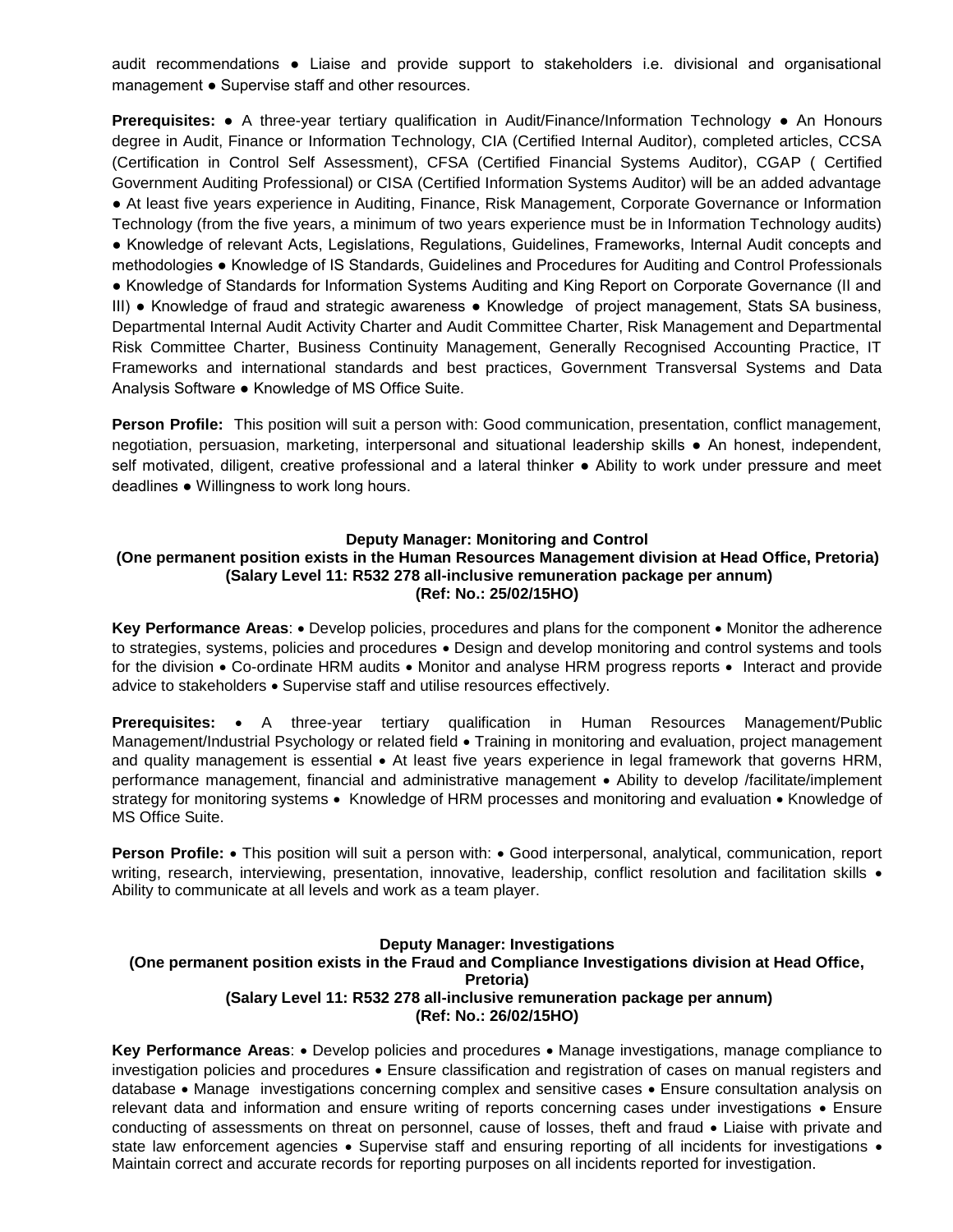**Prerequisites:** • A three-year tertiary qualification in Investigation/Internal Auditing or relevant field • Project management experience, management of investigations, driver's license • At least five years experience in management of investigation and supervision of personnel • Knowledge of investigation methodologies, threat and risk assessments • Knowledge of MS Office Suite • Willingness to travel • Knowledge of Treasury Regulations and PFMA.

**Person Profile:** • This position will suit persons with: • Good interpersonal, assertive, management, analytical, communication, writing and negotiation skills . Ability to work independently.

# **Deputy Manager: Strategic Reporting, Monitoring and Evaluation (One permanent position exists in the Strategy division at Head Office, Pretoria) (Salary level 12: R630 822 all-inclusive remuneration package per annum) (Ref. No.: 27/02/15HO)**

**Key Performance Areas:** ● Implement tactical/operational plans, policies, procedures, process mapping and standard operating procedures for strategic reporting and monitoring • Report on organisational performance • Facilitate evidence-based monitoring processes • Develop and maintain performance management system • Implement the evaluation programme of Stats SA ● Provide management support services ● Liaise with stakeholders.

**Prerequisites:** ● A three-year tertiary qualification in Public Management/Business Management/Social Sciences or related field • Training in monitoring and evaluation, and project management is essential • At least five years relevant working experience in alignment of monitoring and reporting to strategic and business plans ● Understanding of government development policy and priorities and how the public sector operates ● Sound knowledge of strategic planning, alignment and prioritization ● A valid driver`s licence.

**Person Profile: •** This position will suit a person who has: • Good analytical thinking, communication innovation, professionalism, influence, and organisational alertness skills ● Ability to work under pressure and meet deadlines ● Willingness to travel and willingness to work long hours.

# **Principal Multimedia Communications Officer (One permanent position exists in the Corporate Communications division at Head Office, Pretoria) (Salary level 11: R532 278 all-inclusive remuneration package per annum) (Ref: No.: 28/02/15HO)**

**Key Performance Areas: •** Ensure production of video material • Ensure production of audio material • Develop and produce material that can be used by all the major media • Develop and maintain electronic media platforms • Conduct research to inform audio and visual products • Manage audio-visual equipment.

**Prerequisites:** ● A three-year tertiary qualification in Communications or related field with concentration on Radio/TV and film • Experience in managing teams • Knowledge of Project Management and Business Administration will be an added advantage ● At least five years practical experience in television production and broadcasting environment, complemented by voice artist ability, script writing and writing for new media, basic web design and other multimedia tasks ● Knowledge of Journalism, Radio & TV Broadcasting, Public Relations, Advertising, Marketing and Stakeholder Relations ● A valid driver's license.

**Person Profile:** • This position will suit a person with: • Good communication, service delivery and transfer skills ● Flexible approach and ability with varied tasks ● Ability to work under pressure and travel (local and internationally).

# **Principal Systems Developer**

# **(Three permanent positions exist in the Business Modernisation division at Head Office, Pretoria) (Salary level 11: R532 278 all-inclusive remuneration package per annum) (Ref: No.: 29/02/15HO)**

**Key Performance Areas:** ● Participate in gathering and analysis of user requirements ● Develop, maintain and run complex update procedures on databases from external sources ● Develop, maintain and run complex extract procedures on databases and existing applications to provide to users ● Participate in designing of complex high quality applications and relational database ● Develop applications and components ● Test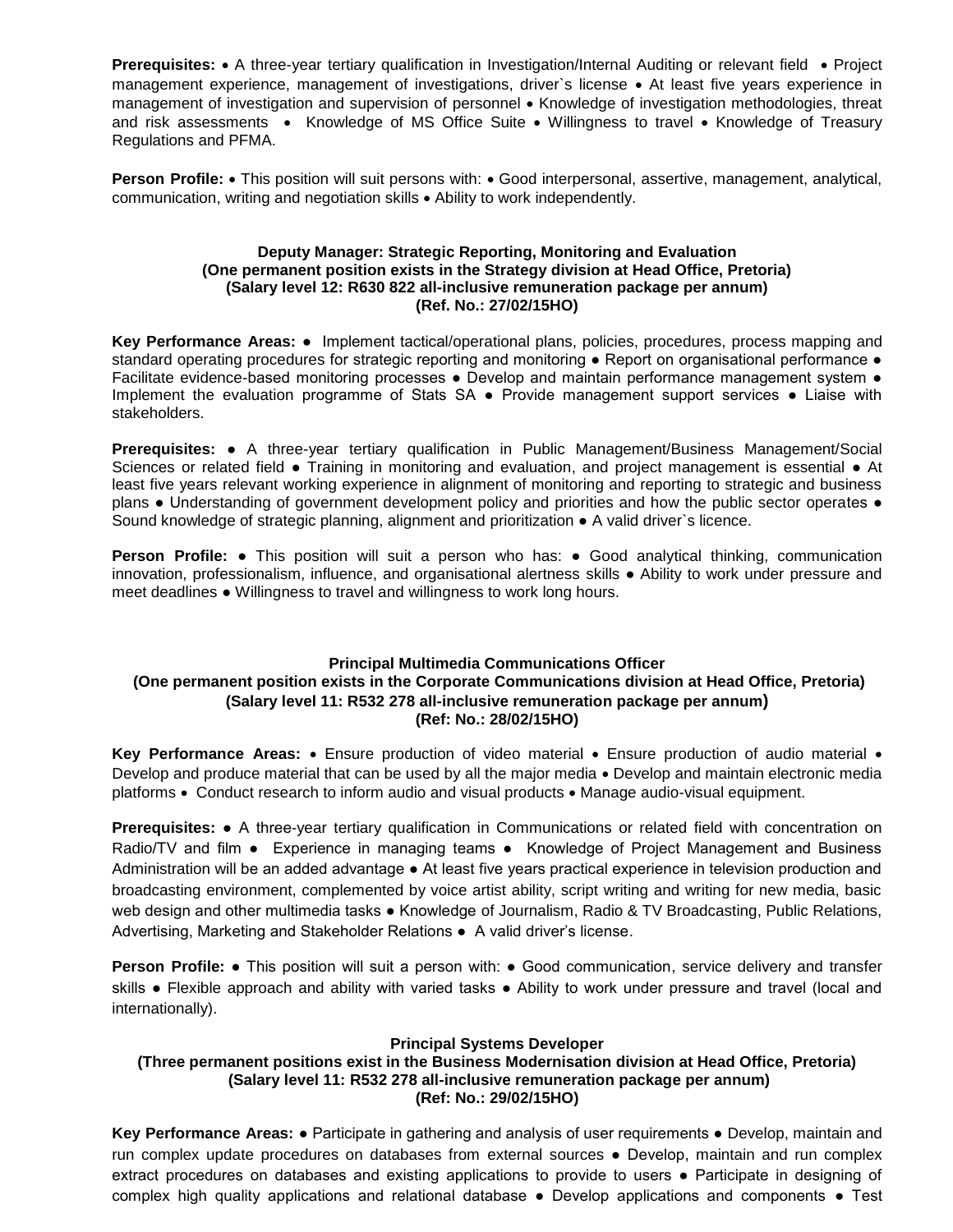complex applications ● Develop complex user manuals and training of users ● Review and quality control of developed applications ● Provide user support and technical consulting support on projects ● Supervise staff.

**Prerequisites:** ● A three-year tertiary qualification in IT or related field ● At least five years work experience in programming ● Experience in systems analysis and relational database design ● Knowledge of business analysis, system analysis, database design and data modeling, advanced programming, database querying and Transact SQL visual basic/VB.Net, risk management, programming SQL server database and project management ● Knowledge of MS Office Suite.

**Person Profile:** ● These positions will suit persons who have: Good communication, presentation, analytical, problem-solving, customer interaction and decision-making skills ● A dynamic, energetic, self-driven, innovative and results-driven team player ●Ability to operate strategically ● Ability to train people ● Ability to organise, plan and monitor ● Ability to work under pressure and meet deadlines ● Willingness to travel and work long hours.

#### **Principal Systems Developer (SAS) (One permanent position exists in the Business Modernisation division at Head Office, Pretoria) (Salary level 11: R532 278 all-inclusive remuneration package per annum) (Ref. No.: 30/02/15HO)**

**Key Performance Areas: •** Participate in gathering and analysis of user requirements • Develop, maintain and run complex update procedures on databases from external sources ● Develop, maintain and run complex extract procedures on databases and existing applications to provide to users ● Participate in designing of complex high quality applications and relational database • Develop applications and components • Test complex applications ● Develop complex user manuals and training of users ● Review and quality control of developed applications ● Provide user support and technical consulting support on projects ● Supervise staff.

**Prerequisites:** ● A three-year tertiary qualification in IT or related field ● At least five years work experience in programming ● Experience in Systems Development Life Cycle methodology **●** Base SAS programming experience **●** SAS BI tools experience **●** SAS Certification will be an added advantage ● Knowledge of MS Office Suite.

**Person Profile: ●** This position will suit a person who has very good communication, presentation, analytical, problem- solving, customer interaction and decision-making skills ● A dynamic, energetic, self-driven, innovative and results-driven team player ● Ability to operate strategically ● Ability to train people ● Ability to organise, plan and monitor ● Ability to work under pressure and meet deadlines ● Willingness to travel and work long hours.

# **Principal ICT Risk Officer (One permanent position exists in the Information Communication Technology division at Head Office, Pretoria) (Salary level 11: R532 278 all-inclusive remuneration package per annum) (Ref. No.: 31/02/15HO)**

**Key Performance Areas:** ● Implement effective ICT Security Management across the organisation (application and Host Security, Endpoint Security, Network Security (Servers, Local Area Network/Wide Area Networks) • Develop and review security related procedures and standards • Conduct and report on security assessments ● Implement ICT Security policies and strategies ● Provide inputs on the component`s strategy and manage ICT Security projects as well as participate in tender processes from technical perspective  $\bullet$ Conduct research on latest technology threat and landscapes and trends ● Form part of ICT Continuity Management initiatives • Manage information security documentation • Conduct ICT Security management education and awareness programmes.

**Prerequisites: •** A three-year tertiary qualification in Information Technology or related fields • At least five years relevant working experience in an ICT environment with focus on Networking/IT Security/ IT Technical Support ● CCNA Security certification is essential: A+, N+, Security +, CISSP and any other IT Security Certification will be an added advantage ● Sound technical knowledge of information technology and security technologies such as Firewall, IPS, Antivirus solutions, and Active Directory, Proxy Servers and encryption technologies. Must have worked with at least 3 of the above technologies ● Good conceptual understanding of software, hardware, network and IT procedures and processes ● Good understanding of IT Networks concepts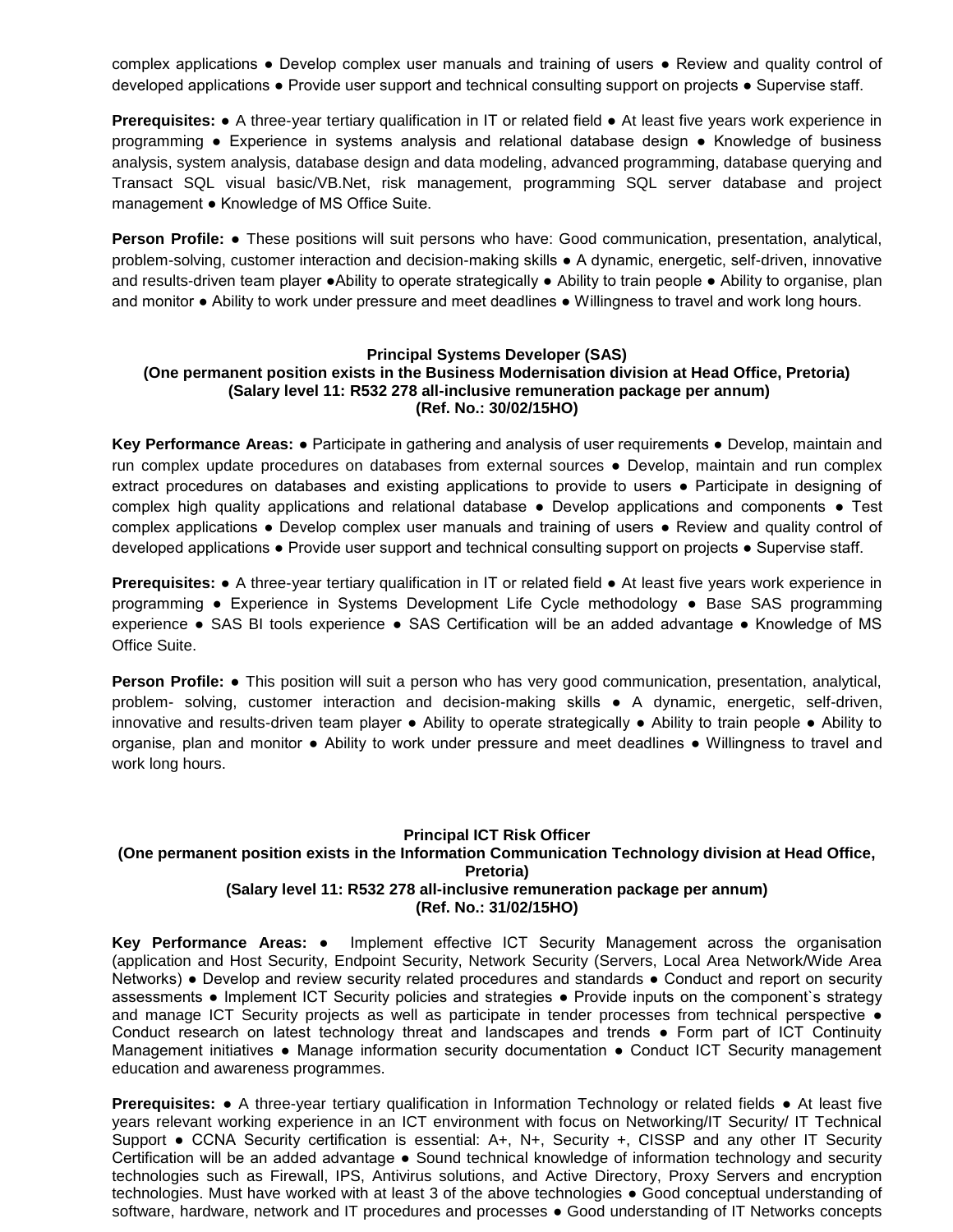and their behavior ● Ability to implement ICT Security Policies ● General business understanding especially in the context of government institutions  $\bullet$  Familiarity with hacking technology, practices, incidents etc.  $\bullet$ Knowledge of project management will be a recommendation ● Good conceptual and technical understanding of software (including Web applications), hardware, network, databases (Oracle/SQL), different flavors of operating systems ((Windows 2008 R2, Novell OES and SuSe Linux) ● Familiar with COBIT, ITIL and ISO27001/2.

**Person Profile: •**This position suits a person who has the ability to work collaboratively with a broad range of constituencies and diverse groups of people, good interpersonal skills, communication, presentation, analytical, planning, organising, problem-solving, customer interaction and decision-making skills ● A dynamic, energetic, assertive, self-driven, innovative and results-driven team player ● Ability to work under pressure and meet deadlines ● Willingness to travel and work long hours .

# **Principal: Network Administrator (One permanent position exists in the Information Communication and Technology (ICT) Division, Head Office, Pretoria) (Salary level 11: R532 278 all-inclusive remuneration package per annum) (Ref. No.: 32/02/15HO)**

**Key Performance Areas:** ● Ensure installation and upgrade of Servers, Local Area Network/Wide Area Network as well as software ● Develop and review security related policies and standards, and provide inputs on the component`s strategy and manage projects ● Conduct research on latest technology and participate in tender processes ● Build capacity of stakeholders ● Manage network related documentation ● Supervise staff.

**Prerequisites: •** A three-year tertiary qualification in Information Technology or related field • A+, MCSE and CNE certificates are essential ● Training in Project Management is essential ● At least five years relevant working experience in an ICT environment with a focus on Networking ● Relevant working experience with server and network configuration ● Knowledge of software, hardware, network and IT procedures and processes ● Knowledge of IT Networks concepts and their behavior.

**Person Profile:** ● This position will suit a person with: Good interpersonal, communication, presentation, analytical, planning, organising, problem-solving, customer interaction and decision-making skills ● A dynamic, energetic, assertive, self-driven, innovative and results-driven team player ● Ability to work collaboratively with a broad range of constituencies and diverse groups of people ● Ability to work under pressure and meet deadlines ● Willingness to travel and work long hours.

### **National Statistics System (NSS) Co-ordinator (One permanent position exists in the Free State Provincial Office: Bloemfontein) (Salary Level 11: R532 278 all-inclusive remuneration package per annum) (Ref. No.: 33/02/15FS)**

**Key Performance Areas:** ● Develop operational plans, policies, procedures, process mapping and standard operating procedures (SOP) for NSS in the province ● Participate in the identification of provincial priorities and provide inputs into provincial development indicators for PM & ES● Provide effective support to statistical services for SIS• Ensure and monitor compliance to SASQAF regulations• Implement advocacy and stakeholder liaison • Facilitate statistical capacity and support to stakeholders • Conduct assessments of administrative record● Compile the necessary management reports ● Support and participate in provincial government processes (e.g. PGDS, IDP, Research, etc.) ● Attend to management related issues such performance management . Supervise staff and other resources.

**Prerequisites: •** A three-year tertiary qualification in Statistics or related field • At least five years experience in statistical related environment and/or in managing projects ● Knowledge of survey methodologies, financial and risk management and sampling techniques • Knowledge of MS Office Suite • A valid driver's license.

**Person Profile: ●This position will suit an innovative person with: ● Good communication, report-writing,** analytical, interpersonal and networking skills ● Ability to work under pressure ● Ability to handle multiple tasks and projects.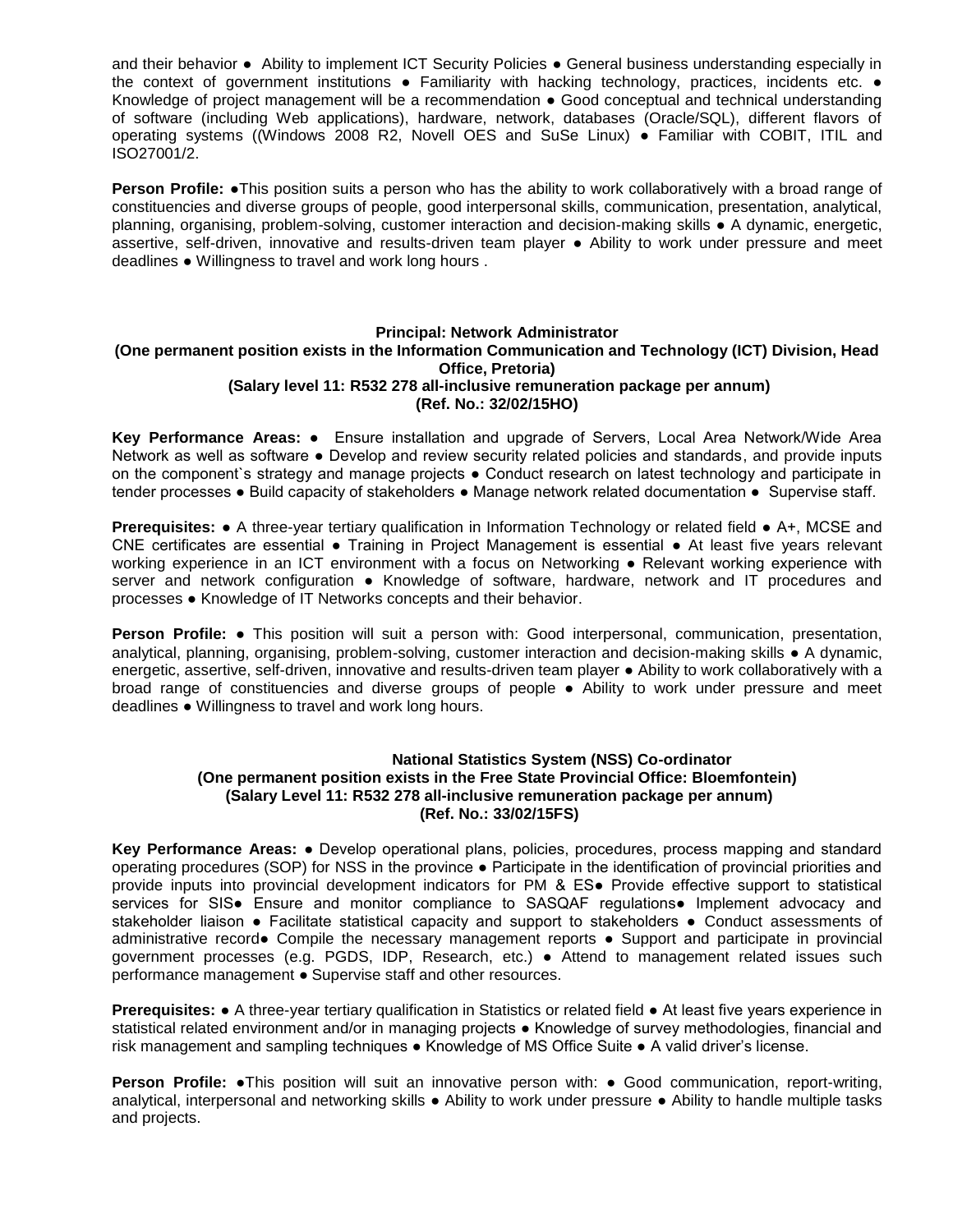#### **District Survey Co-ordinator (One permanent position exists in the North West Provincial Office: Rustenburg District) (Salary Level 9: R270 804 per annum) (Ref. No.: 34/02/15NW)**

**Key Performance Areas:** ● Develop district operational plans for fieldwork projects ● Co-ordinate, implement and manage field operations • Manage survey resources, including transport and survey instruments • Proactively liaise with respondents and other stakeholders ● Implement strategic objectives by developing a risk management plan and managing risks.

**Prerequisites:** ● A three-year tertiary qualification in Statistics/Economics/Geography/Demography or related field ● Training in sampling techniques, survey methodology and project management ● At least three years experience in fieldwork operations ● Knowledge of Human Resources Management, Financial and Risk Management ● Knowledge of MS Office Suite ● A valid driver's license.

**Person Profile:** • This position will suit a person with: • Good interpersonal, communication, presentation, conflict resolution, analytical and strategic thinking skills ● Ability to work under pressure ● Ability to adapt to change.

# **Systems Developer (One permanent position exists in the Business Modernisation division at Head Office, Pretoria) (Salary Level 9: R270 804 per annum) (Ref. No.: 35/02/15HO)**

**Key Performance Areas:** ● Participate in gathering and analysis of user requirements ● Develop, maintain and run update procedures on databases from external sources ● Develop, maintain and extract procedures on databases and existing applications to provide to users • Participate in the design of complex high-quality applications and relational database ● Develop applications ● Test applications ● Develop user manuals and train users on applications ● Provide user support and maintenance of existing projects.

**Prerequisites:** ● A three-year tertiary qualification in Information Technology or related field ● At least three years experience in programming ● Relevant working experience with HTML**5**/XHTML PHP, JavaScript, ASP, jQuery and CSS3 ● Experience working with relational databases such as MySQL, MSSQL or Oracle and a good working knowledge of SQL ● Experience in content management systems ● Knowledge of Linux Administration and troubleshooting • Experience in mobile platform development will be an added advantage.

**Person Profile:** ● This position suit a person who has: Good communication, presentation, analytical, planning, organising, problem-solving, customer interaction and decision-making skills ● A dynamic, energetic, selfdriven, innovative and results-driven team player ● Ability to train people ● Ability to work under pressure and meet deadlines ● Willingness to travel and work long hours ● Ability to remain abreast of trends and developments in web accessibility technologies.

# **IT Support Technician (One permanent position exists in the ICT division at Head Office, Pretoria) (Salary Level 9: R270 804 per annum) (Ref. No.: 36/02/15HO)**

**Key Performance Areas:** ● Responsible for hardware and software support, repair and upgrades ● First line network troubleshooting • Provide printer installations and support • Guide users on ICT related issues • Maintain ICT asset registers ● Support the implementation of ICT related projects.

**Prerequisites:** • A three-year tertiary qualification in IT plus relevant experience in the IT support filed • IT certificate, A+, MCSE and/or certified Netware Engineer will be added advantages • Troubleshooting experience • Experience in Transversal systems (BAS, Persal and Logis), in documenting procedures and processes for transversal systems • Valid driver's licence will be an added advantage.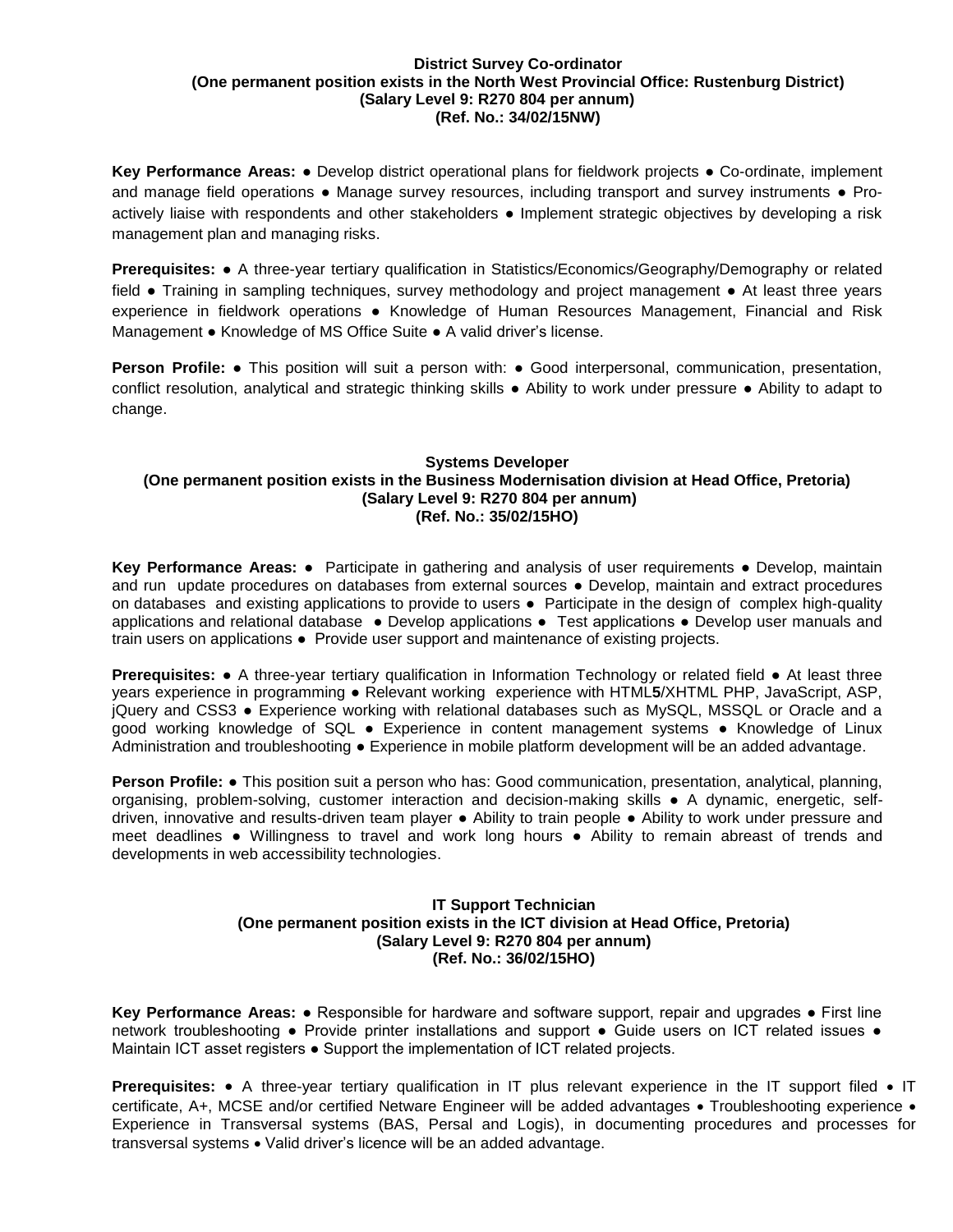**Person Profile:** • This position will suit a person with: • Good troubleshooting, interpersonal and communication skills • Ability to prepare technical reports • Ability to work independently • Willingness to travel extensively and work long hours.

### **Database and Application Server Administrator (One permanent position exists in the Business Modernisation division at Head Office, Pretoria) (Salary level 9: R270 804 per annum) (Ref. No.: 37/02/15HO)**

**Key Performance Areas:** ● Administer and optimise database and application servers as well as related components ● Design, develop, implement, monitor, maintain and performance-tune databases ● Maintain appropriate end-user database access control levels ● Provide technical support and resolve issues or problems ● Conduct research into latest technology and trends.

**Prerequisites:** ● A three-year tertiary qualification in Information Systems/Computer Science/Information Technology ● A DBA certificate will be an added advantage ● Understanding of database structures, theories, principles, and practices ● At least three years working technical experience in building, installing, configuring and supporting database and application servers • Hands-on database tuning and troubleshooting experience ● Knowledge of relational databases, server performance tuning and monitoring tools ● Knowledge of storage technologies and server security ● Knowledge of systems development life cycle methodologies.

**Person Profile:** This position will suit a person who is: ● Highly self-motivated, goal-driven, hardworking, persistent, innovative and dedicated ● Ability to work under pressure ● Willingness to travel and work long hours.

# **Assistant Manager: Records Management (One permanent position exists in the FMLS division at Head Office, Pretoria) (Salary level 9: R270 804 per annum) (Ref. No.: 38/02/15HO)**

**Key Performance Areas:** ● Provide inputs in the development of policies, plans, and standard operating procedures for records management **●** Co-ordinate centralised records management ● Co-ordinate registry and messenger services ● Liaise and advise stakeholders **●** Manage staff and other resources.

**Prerequisites:** • A three-year tertiary qualification in Records Management/Logistics/Public Management • Training in strategic leadership and project management is essential • At least three years experience in supervision, records and registry management • Knowledge of financial management, administration and records management • Knowledge of MS Office Suite.

**Person Profile:** • This position will suit a person with: • Good negotiation, writing, analytical, financial, management, assertive, decisive, interpersonal and communication skills • Ability to work independently and in a team.

# **Standards Developer (One permanent position exists in the Survey Standards division at Head Office, Pretoria) (Salary level 8: R 227 802 per annum) (Ref. No.: 39/02/15HO)**

**Key Performance Areas:** ● Develop and ensure maintenance of statistical standards ● Provide support on gathering of inputs for the development of training material on the use of standards and support internally  $\bullet$ Support NSSD with the development of guidelines and standards ● Assist in conducting research on international best practices for the development of statistical standards.

**Prerequisites:** A three-year tertiary qualification in Statistics or related field ● Training in standards development and project management is essential ● At least two years experience in developing and implementing standards ● Knowledge of government policies and initiatives as well as the role of statistics in government decision-making ● Knowledge of MS Office Suite.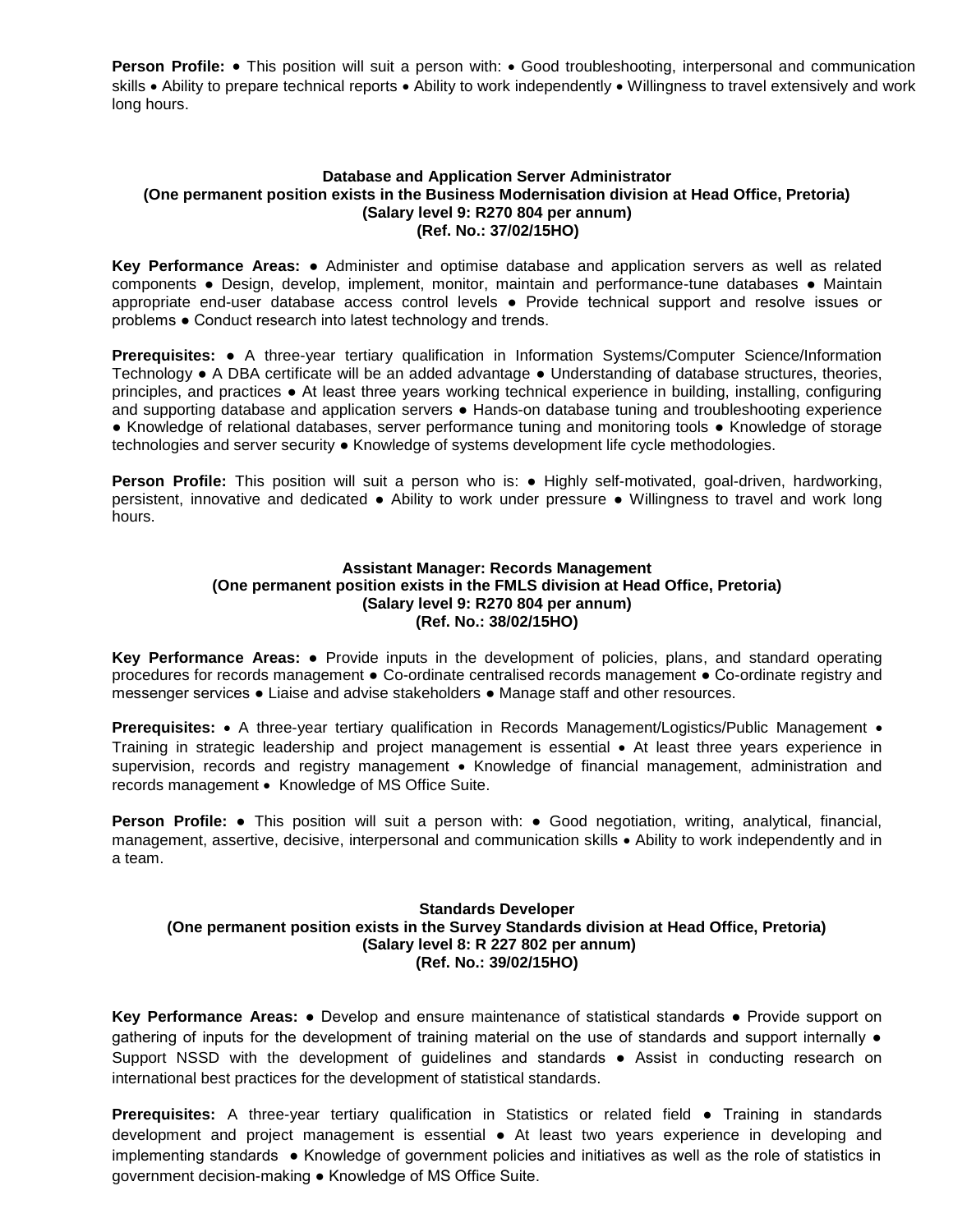**Person Profile:** This position will suit a person with: Good communication, presentation, analytical, problemsolving, interpersonal and decision-making skills • A dynamic, energetic, self-driven, innovative and resultsdriven team player ●Ability to work under pressure and meet deadlines ● Willingness to travel and work long hours.

# **Survey Statistician (Two permanent positions exist in the Structural Industry Statistics division at Head Office, Pretoria) (Ref. No.: 40/02/15HO) (One permanent position exists in the Short-Term Indicators division at Head Office, Pretoria) (Ref. No.: 41/02/15HO) (Salary level 8: R227 802 per annum)**

**Key Performance Areas:** ● Participate in stakeholder meetings ● Compile operational plan, survey methodology, questionnaire, data processing system and statistical processing methodology ● Participate in the data collection process and conduct training of data collectors and compile training manuals ● Perform advanced data analysis and editing ● Compile quality standards and data analysis framework ● Compile the dissemination plan, publication document and clearance document ● Maintain detailed sources and methods documentation.

**Prerequisites: •** A three-year tertiary qualification in Economics/Accounting/Statistics or related field • Training in SAS, Economics, Econometrics and Statistics is essential ● Training in the introduction to project management, and introduction to economic indicators and analysis is essential ● At least two years experience in the relevant field ● Knowledge of MS Office Suite.

**Person Profile:** ●These positions will suit persons with: Good communication, interpersonal and analysis skills ● Ability to meet deadlines.

# **Survey Statistician (One permanent position exists in the Eastern Cape Provincial Office) (Salary level 8: R227 802 per annum) (Ref. No.: 42/02/15EC)**

**Key Performance Areas:** ● Compile and analyse statistical outputs (from surveys and censuses) to meet the specific needs of the province • Contribute to the planning of survey and render special statistical services in cooperation with Head Office ● Provide training of relevance in the Statistical field ● Provide technical advice to the provincial office, provincial government, government departments and other users ● Interact with main users in provincial government, private sector, NGO's and other institutions • Compile province–specific reports and publications ● Support and advise on the implementation of survey monitoring.

**Prerequisites: ●** A three-year tertiary qualification in Statistics/Mathematics/Social Studies/Demography/Geography ● Training in statistical software packages (e.g. SAS, SQL, SPSS and Super cross)is essential ● At least two years working experience in the statistics field (including compilation of reports and doing research work) ● Knowledge of MS Office Suite ● A valid driver's license will be an added advantage.

**Person Profile:** ● This position will suit a person with: ● Good interpersonal, analytical, communication, presentation and training skills ● Ability to work independently and as well as in a team ● Ability to handle multiple and complex tasks ● Ability to work under pressure, deliver to tight deadlines and demonstrate a high level of stress tolerance.

Short-listed applicants must be willing to undergo a competency exercise as part of the selection process.

**\_\_\_\_\_\_\_\_\_\_\_\_\_\_\_\_\_\_\_\_\_\_\_\_\_\_\_\_\_\_\_\_\_\_\_\_\_\_\_\_\_\_\_\_\_\_\_\_\_\_\_\_\_\_\_\_\_\_\_\_\_\_\_\_\_\_\_\_\_\_\_\_\_\_\_\_\_\_\_\_\_\_\_**

## **Closing date for applications: 27 February 2015 at 16h00**